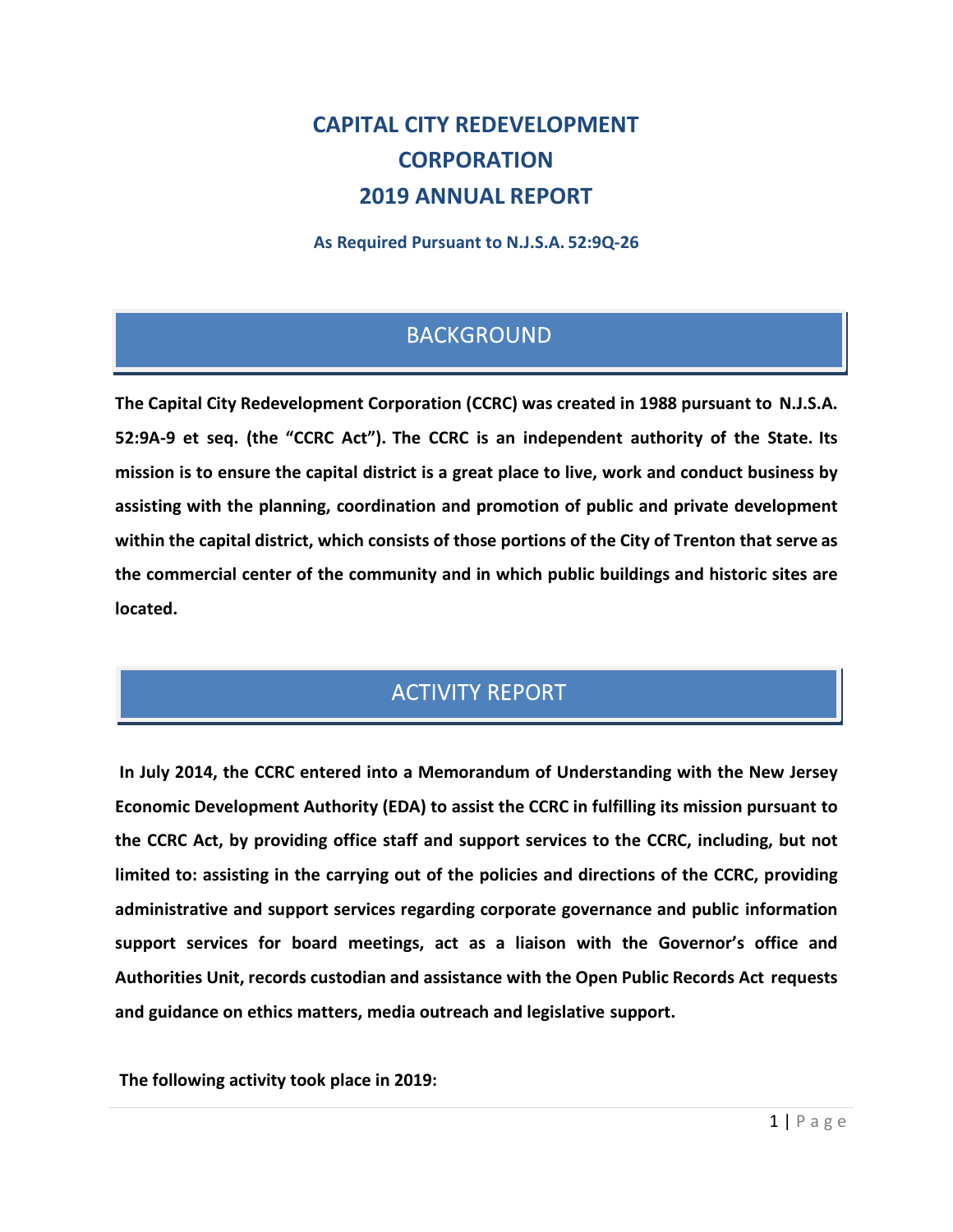#### **Financial Review**

**As of December 31, 2019, the total amount of resources available to the CCRC between both of its bank accounts was \$171,471. Given the executed contract with Topology and other planned expenses, the FY20 Budget for total expenditures = \$64,600.** *See Attachment A for the itemized budget.*

#### **Collaborative Efforts**

**In an effort to advance economic development throughout the City of Trenton, especially the downtown, and to advance the EDA resources available to the City of Trenton, through products available to the business community, EDA staff regularly work with city officials, business owners and state agencies throughout the City as staff to the CCRC.** 

#### **Update on EO 40 Capital City Partnership**

**During 2019, as a result of Governor Murphy's Executive Order 40 which established the New Jersey State Capital Partnership, the Department of Treasury convened regular meetings of the EO40 state agencies and stakeholders, many of which are also parties to the CCRC. Similarly, many of the projects and priorities of the EO 40 Partnership are also priorities of the CCRC, therefore the work of the EO 40 group has helped to propel open discussions and strategy sessions about the priorities for the City of Trenton with the focus on encouraging and supporting economic growth and redevelopment downtown and around the train station, improving quality of life for residents, and enhancing natural and cultural resources.** 

**The work of the Capital City Partnership and the work of the CCRC dovetail together well and provide multiple vehicles to engage state agencies and address issues of importance for the City. The State Capital Partnership Team was designed with the intent of bringing state resources together to help better assist the City of Trenton. EDA staff actively participates in these meetings and committees to help further economic development opportunities for the City.**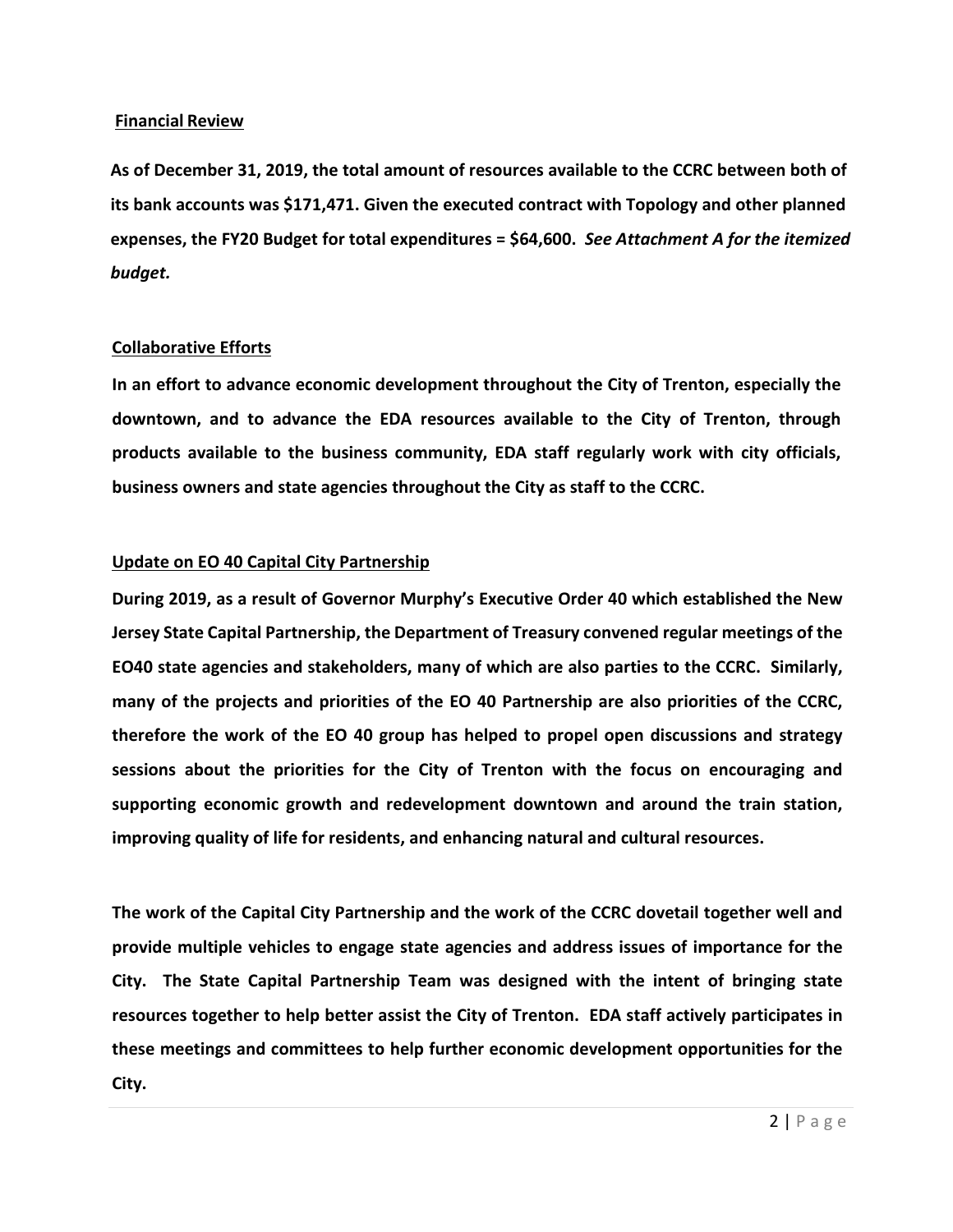#### **UPDATE ON TRANSIT ORIENTED DEVELOPMENT PLAN**

**In 2019, the NJ Department of Community Affairs (NJDCA), in collaboration with the City of Trenton, prepared a report addressing transit-oriented development around three transit station areasin Trenton, addressing a broad array of issues. NJDCA'sreport on transit-oriented development around the Trenton Transit Center and proximate light rail stations has been completed and has been adopted by the City as part of the Trenton 250 Master Plan in December 2019. The plan provides specific actions to implement the Trenton 250 Plan with regard to transit-oriented development within ½ mile of each transit station, including the Trenton Transit Center and three light rail stations. This effort was initiated in concert with a study that NJEDA has initiated with Greater Trenton to support evaluation and analysis of transit-oriented development proximate to the train station.** 

#### **UPDATE TO CCRC RENAISSANCE PLAN**

**Under the direction of the CCRC Board, staff issued an RFQ/P to update the CCRC's Renaissance Plan and design guidelines in coordination with the City of Trenton's recent update to its Master Plan, known as Trenton 250, as well as other relevant plans for areas within the CCRC Boundary. The RFQ/P was issued in Spring 2019, and the contract was awarded as of September 2019 to Topology. As part of the Scope of Work, the consultant, along with staff, met with numerous state agency and stakeholder groups to discuss the priorities and challenges that are relevant to the update of the CCRC Renaissance Plan. The Consultant met with members of the public at the City's Art All Day event, conducted an online survey hosted on the City's website that received more than 300 responses, and is well underway with their analysis and comparison of plans that cover the CCRC District. An update to the CCRC Renaissance Plan and Urban Code is expected to be completed by Summer/Fall 2020. The ultimate goal is for the Renaissance Plan to be adopted by the City as part of the Trenton 250 Master Plan.**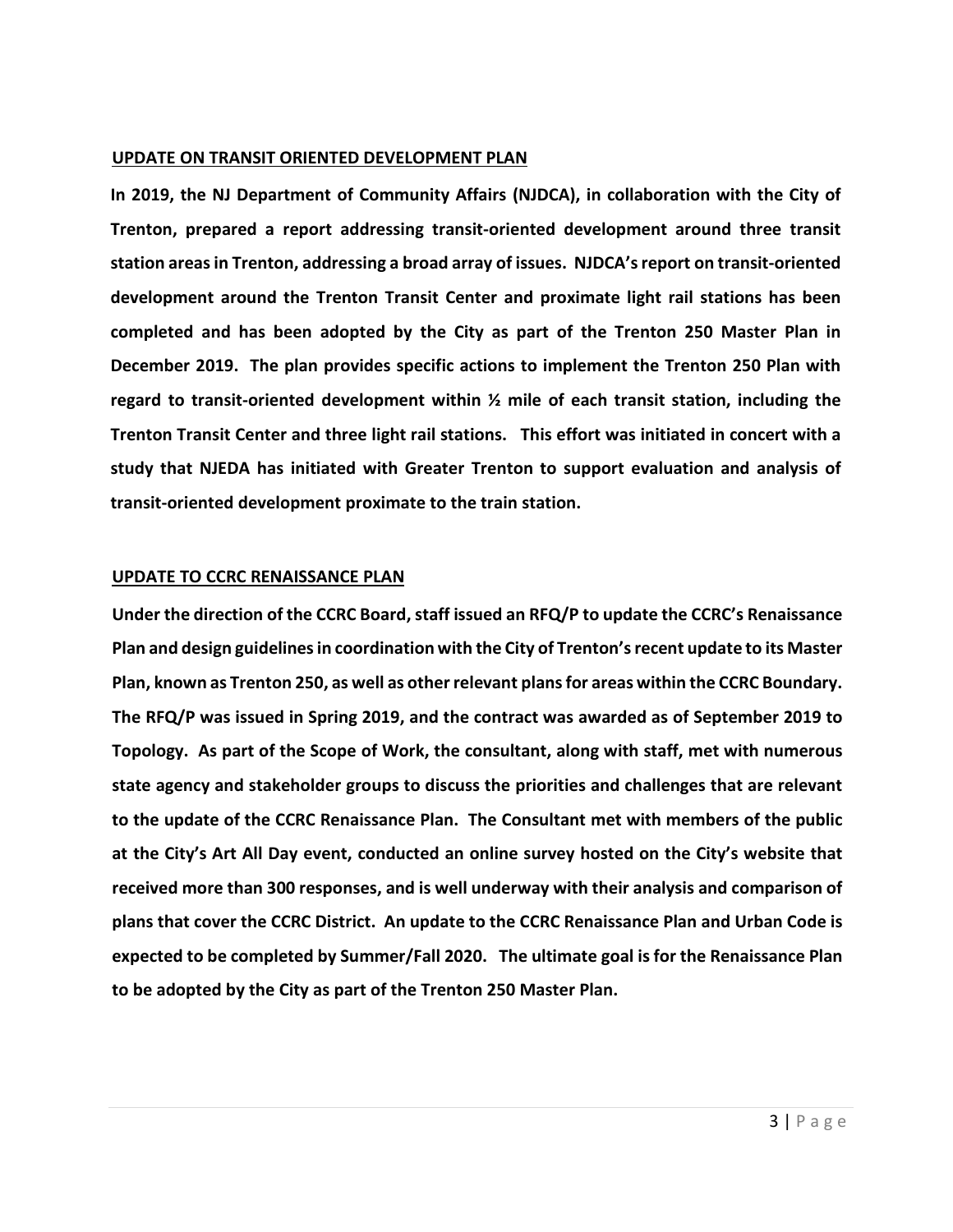#### **STATE OFFICE BUILDINGS UPDATE**

**Development of the new Health and Taxation State Office Buildings are progressing forward. Both projects broke ground in early 2019 and are progressing quickly.**

**The new Health is roughly 70% completed and occupancy is targeted on October 1, 2020. Some blasting was required as part of this project to help in the removal of the underground rocks. The building is almost watertight, meaning nearly all the windows and openings have been installed and sealed and interior work has been progressing well.**

**The Taxation building had some initial delays due to finding additional underground storage tanks that had to be removed and issues with rerouting of services due to the complexities of the underground network of the street services. The exterior windows, which make up the façade of the building, should be fully installed making the building essentially watertight by the end of March 2020. The project is roughly 60% complete and occupancy is targeted for December 1, 2020.** 

#### **BUSINESS GROWTH & REDEVELOPMENT**

## **SMALL BUSINESS SERVICES ACTIVITIES – TRENTON 2019**

**Trenton had two additional Garden State Growth Zone (GSGZ) Business Improvement Incentives awarded before the end of the incentive program. Those awards went to the following Trenton businesses:**

- **219 East Hanover Street LLC dba Hanover Creative which is owned by Elijah Dixon, Christien Brown and Roland Pott. The award of \$20,000.00 was to assist with redevelopment of a building in Trenton for artists workspace in upcoming creative arts district.**
- **Peters Place located at 1058 South Broad Street which is owned and operated by Mike Peters. Received an award of \$8,275.00 to assist with replacement of first floor HVAC vents at local restaurant/bar.**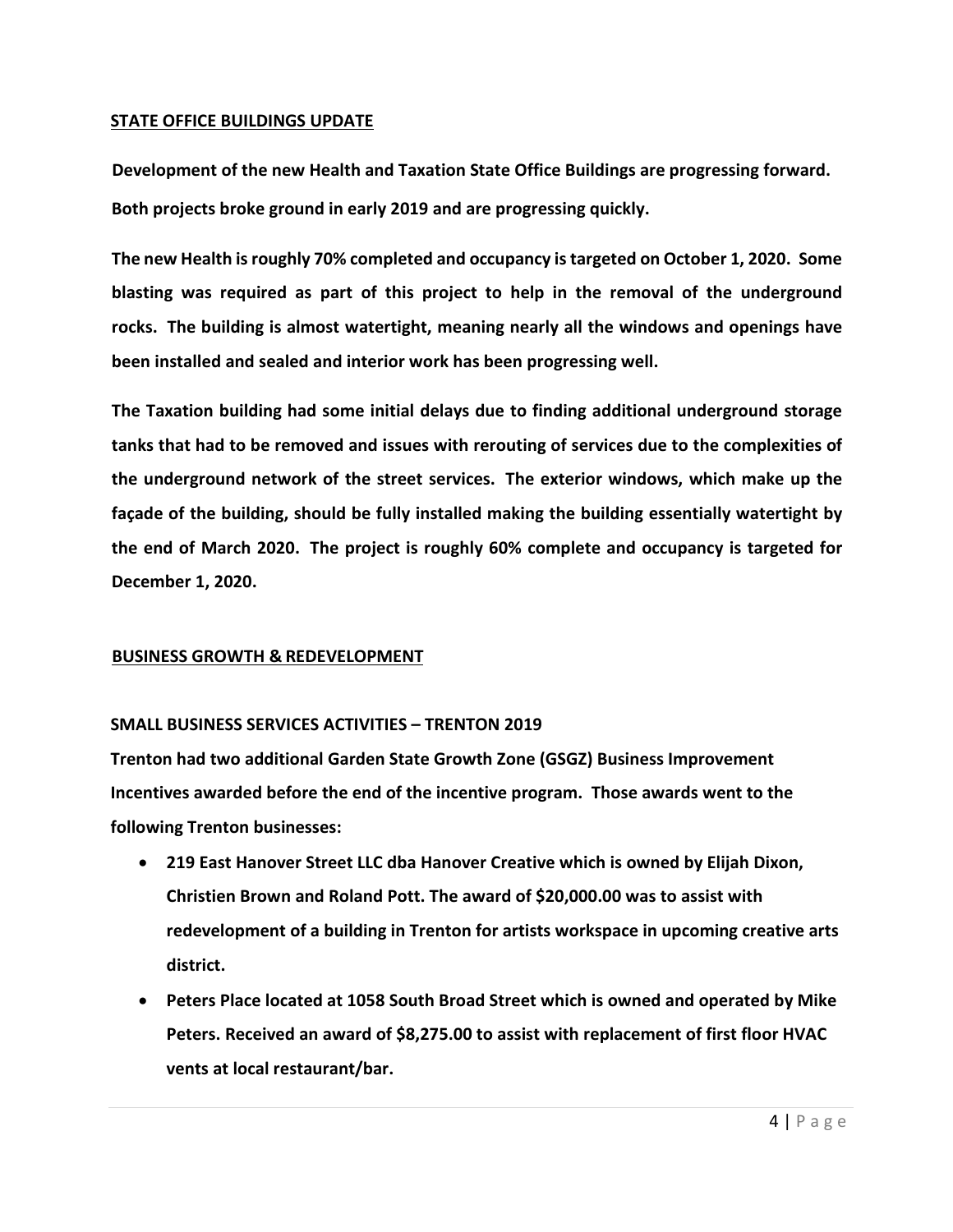**The new Small Business Lease Assistance Program which went live in April of 2019 had two awards in Trenton. Those awards went to:**

- **Arlee's Raw Blends LLC, which is owned and operated by Paula Taylor and her brother Brian Moore. The business is a modern juice shop offering glass-bottled, cold-pressed juices made with locally sourced, organic produce. The award amount of \$5,040.00 is for two-year lease assistance. The new location will be at 25 N. Warren Street, Trenton, NJ. They are currently based in Princeton and opened their second location in Trenton at the end of July.**
- **Haleemah's Islamic Fashions LLC is owned and operated by Prestina Ray. This is a retail store for traditional Muslim garb which was previously on Olden Avenue in Trenton and has now secured a location down the street at 102 East State Street. The location opened in July. Her award amount was for \$4,500.00 for a two-year lease assistance.**

**As part of Small Business Services outreach initiatives to business owners or anyone thinking about starting a business, the Small Business Services unit started offering Small Business Resources Workshops in the focus cities where the EDA Small Business Lease Assistance Program is eligible. EDA's resource partners are geographically specific Community Development Finance Institutions, Small Business Development Centers, SBA, taxation, Women's Business Center, county library, procurement services, BPU for energy incentives, chambers, NJ Business Action Center, DOL grant reps, and others. EDA staff held two workshops in Trenton in 2019.** 

## **TRENTON – CONTRACTOR RECRUITING FAIR – WITH THE AFRICAN AMERICAN CHAMBER OF COMMERCE OF NJ**

**The Small Business Services unit facilitated a Trenton Contractor Recruiting Fair/workshop with NJEDA staff and our state resource partners on August 21, 2019, in the Trenton City Council Chambers. This event helped local contractors learn about resources that are available to them to help grow their business and ensure they are registered properly to do business and contract with the State of New Jersey. John Harmon, Founder, President and CEO, of the**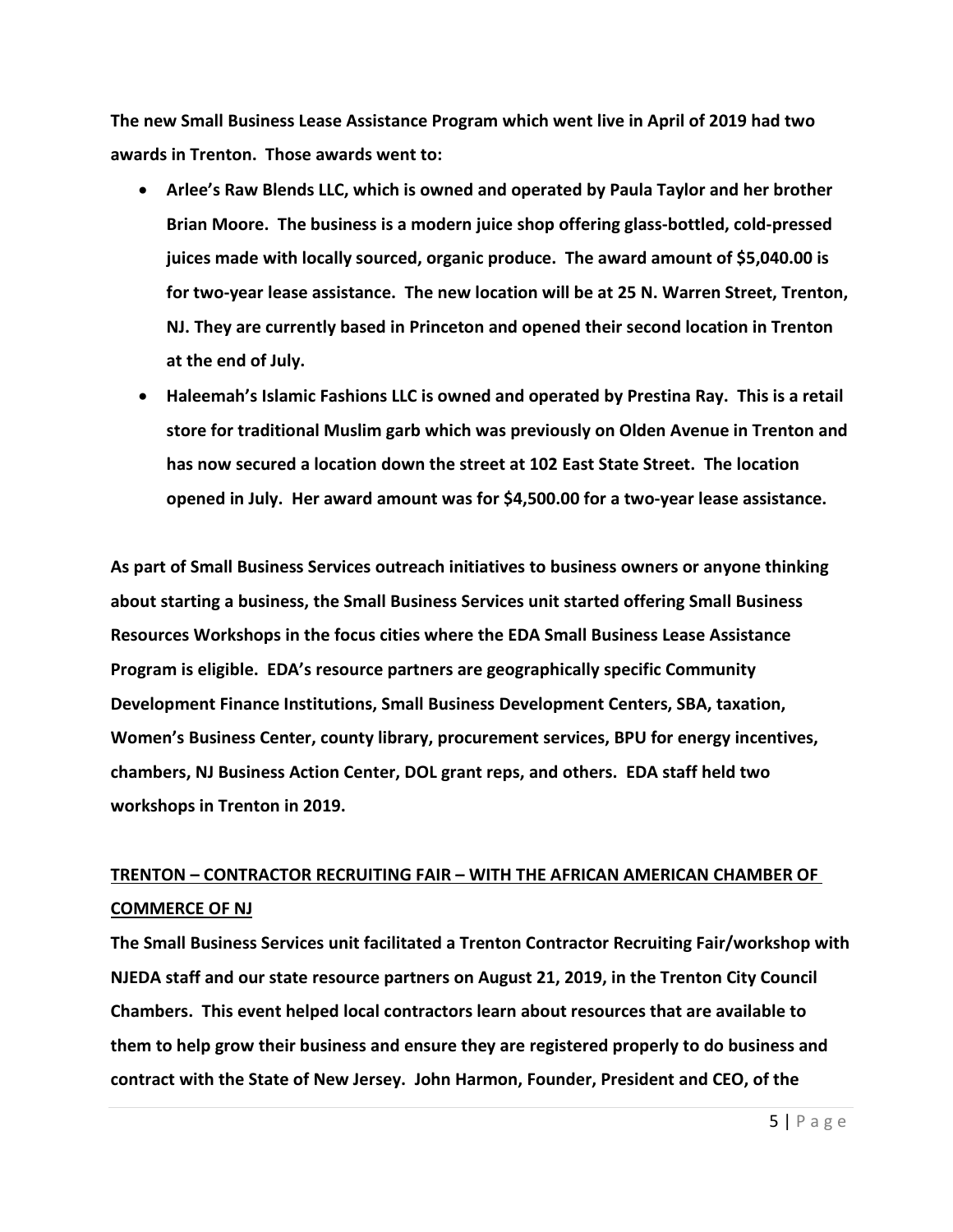**African American Chamber of Commerce of New Jersey presented about the Small Business Bonding Readiness Program at this event.** 

#### **SMALL BUSINESS SERVICES WORKSHOP WITH THE LATINO MERCHANTS ASSOCIATION**

**NJEDA staff also convened a Small Business Resources Workshop on November 20, 2019, in collaboration with the Latino Merchants Association to share information about state and federal resources that are available for local small businesses owners with access to capital and technical assistance.** 

**NJEDA Small Services team has staff specifically dedicated to the City of Trenton, who regularly meet with senior level priority business stakeholders for the City including:**

- **City of Trenton Representatives**
- **Greater Trenton**
- **Trenton Downtown Association**
- **Latino Merchants Association**
- **Capital Region Minority Chamber of Commerce**
- **African American Chamber of Commerce of New Jersey**

**These efforts to meet regularly with representatives on the local level are to help collaborate and partner whenever possible on similar initiatives.**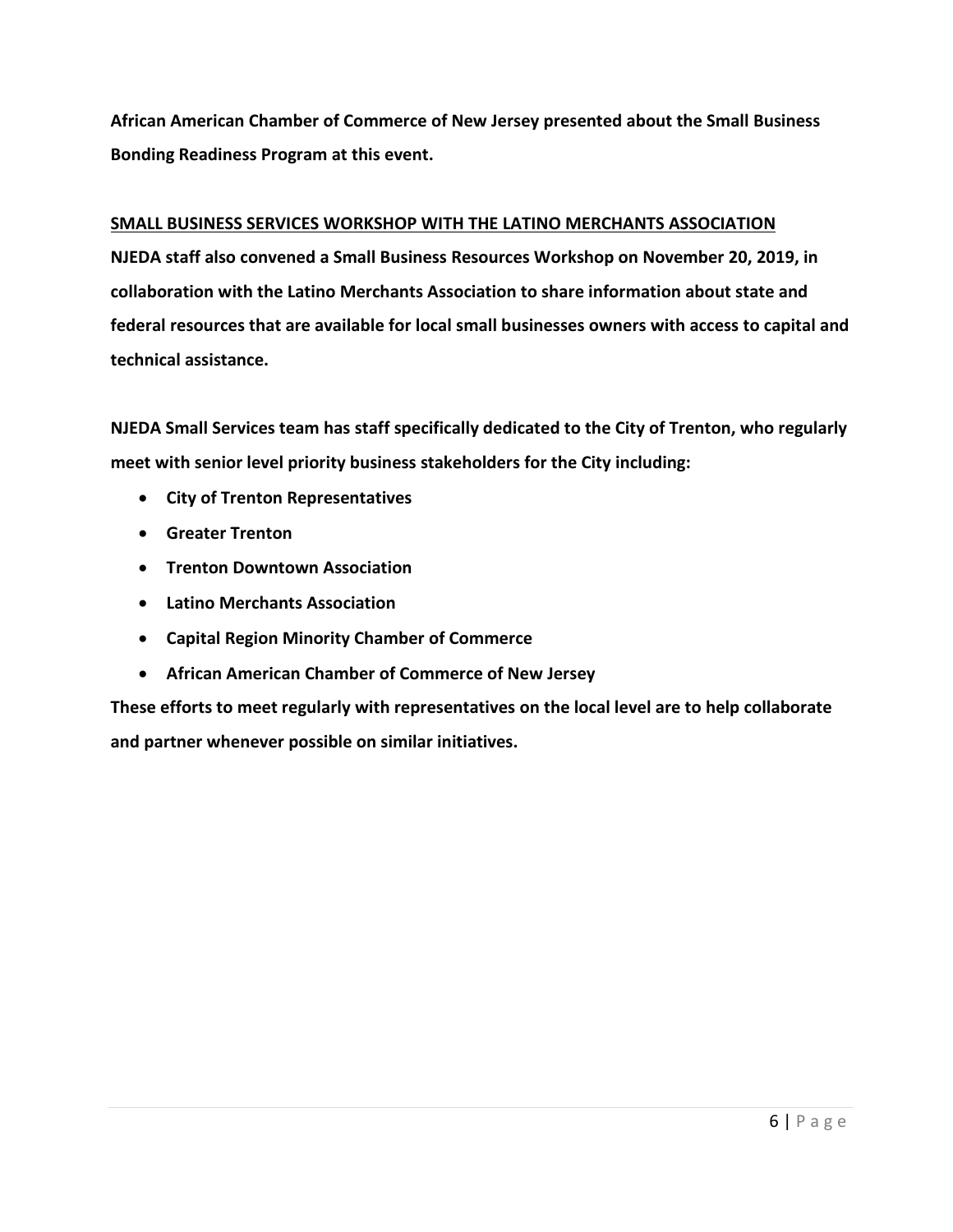## **SUMMARY OF NJEDA TRENTON APPROVALS AND CLOSINGS IN 2019**

#### **Small Business lease Assistance Program (SBLAP)**

- **1. Arlee's Raw Blends, \$5,040**
- **2. Haleemah Islamic Fashions, \$4,500**

## **SUBTOTAL \$9,540**

## **Garden State Growth Zone BLI-BII**

- **1. 1100 Dental Limited Liability Company, \$13,370**
- **2. 219 East Hanover Street, dba Hanover Creative, \$20,000**
- **3. Greater Trenton, Inc., \$20,000**
- **4. Karl Weidel, Inc., \$6,952**
- **5. Navleen K. Thind, DDS PC, \$14,913**
- **6. Peters Place, LLC, \$7,925**
- **7. The African American Chamber of Commerce of NJ, \$20,000**

## **SUBTOTAL \$103,160**

## **Hazardous Discharge Site Remediation Fund (HDSRF)**

- **1. City of Trenton (Hetzel Field), \$188,894**
- **2. City of Trenton (Pukala-Fisher Site), \$383,743**
- **3. City of Trenton (Storcella Property), \$523,782**
- **4. MCIA (Roebling Complex Block 3), \$31,647**

## **SUBTOTAL: \$1,128,066**

## **Statewide Loan Pool**

- **1. IJA Holdings, LLC, \$1,250,000**
- **SUBTOTAL: \$1,250,000**

## **Petroleum Underground Storage Tank Program (PUST)**

**1. Resident - \$52,355**

**SUBTOTAL: \$52,355**

## **GRAND TOTAL: \$2,543,121**